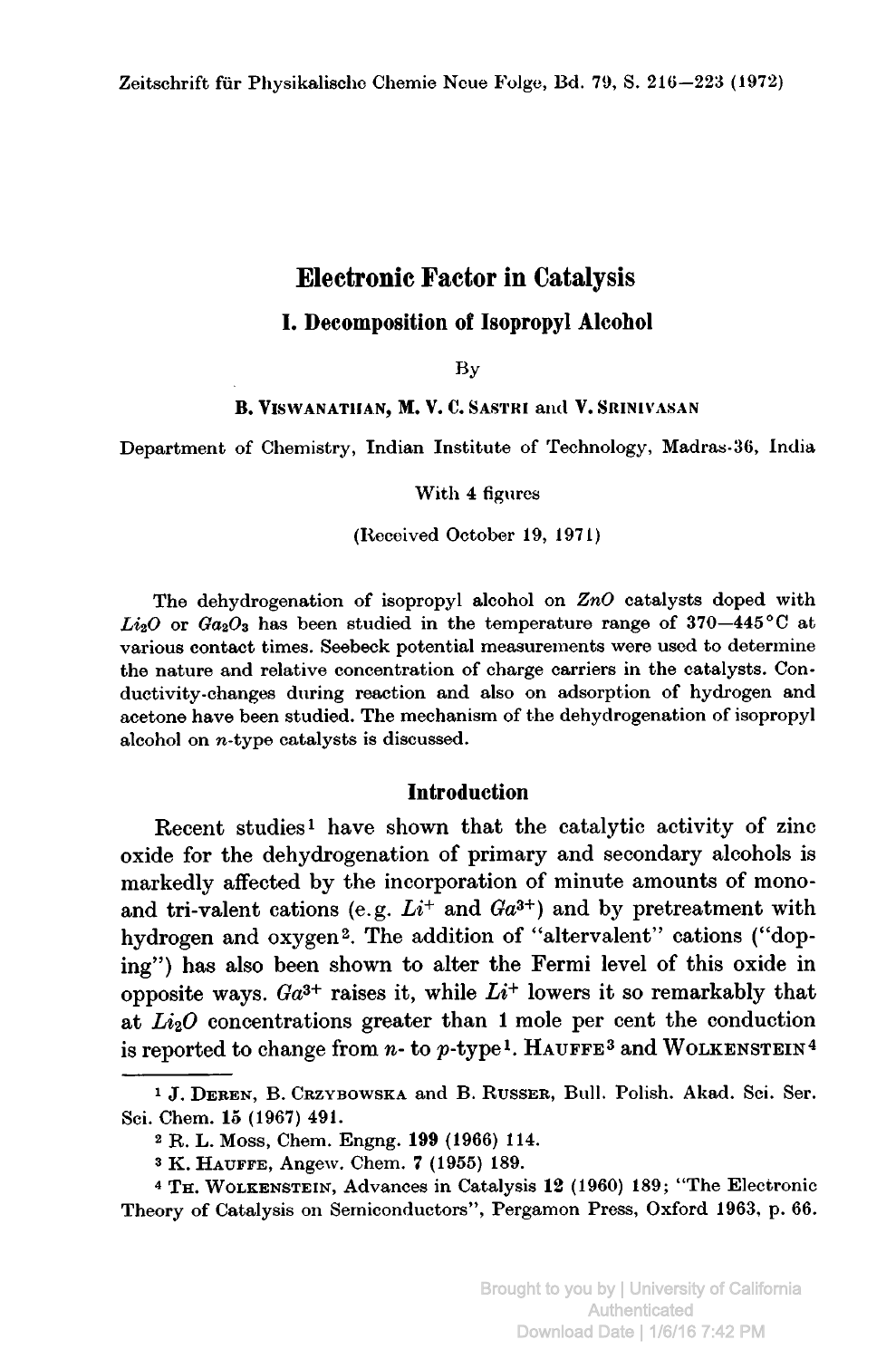have attempted to relate selectivity for dehydrogenation to the position of the Fermi level of electrons in the oxides, but their theories lead to mutually contradictory correlations between changes in Fermi level and catalyst-selectivity. The present paper reports <sup>a</sup> comparative study of the catalytic activities of  $ZnO$ ,  $ZnO + 1%$   $Li<sub>2</sub>O$  and  $ZnO$  $f_1$  +  $1$ <sup>0</sup>/<sub>0</sub>  $Ga_2O_3$  for the decomposition of isopropyl alcohol combined with electrical measurements with a view to elucidate the rôle of the electronic factor in this type of catalysis.

### Experimental

Zinc oxide was obtained by the decomposition of zinc Oxalate in air at <sup>500</sup> °C for <sup>16</sup> hours. Pure zinc Oxalate was prepared by the addition of the required amount of zinc nitrate to <sup>a</sup> hot solution of ammonium oxalate. The contents were heated to about 100°C and kept at that temperature for one hour to ensure complete precipitation. The precipitate of the Oxalate was filtered, washed and dried at 100°C. Zinc oxide doped with  $Li_2O$  or  $Ga_2O_3$  was prepared by mixing the aqueous slurry of  $ZnO$  with required amounts of the respective nitrate solutions, evaporating to dryness and subsequently calcining the residue in air for <sup>16</sup> hours at 500 °C. All chemicals used were of purest analytical reagent quality.

The reaction studies were carried out in <sup>a</sup> flow type reactor similar to the one described by UPRETI et al.<sup>5</sup>. The liquid products (unreacted alcohol, acetone and water) were analysed gas chromatographically and propylene in the gas product estimated by Orsat analysis.

The changes in conductivity during reaction were measured in situ using the technique of BIELANSKI et al.6. One of the pellets of the catalyst was held tightly between two platinum discs and the leads from these electrodes were connected to <sup>a</sup> potentiometer (used as <sup>a</sup> variable e.m.f. source) and <sup>a</sup> sensitive micro-ammeter (Hewlett-Packard Model 425A). From the e.m.f. applied and the currentreading, the resistance of the sample was deduced at various time intervals while the reaction was occurring over the catalyst.

Changes in conductivity arising from adsorption of hydrogen and acetone were ascertained on powdered samples placed in <sup>a</sup> conductivity cell attached to <sup>a</sup> volumetric adsorption apparatus. The oxide powder

<sup>&</sup>lt;sup>5</sup> M. C. UPRETI, J. C. KURIACOSE and M. V. C. SASTRI, Bull. Polish. Akad. Sci. Ser. Sci. Chem. 11 (1963) 651.

<sup>6</sup> A. BIELANSKI, J. DEREN, J. HABER and J. NEDOMA, Przemys. chem. 12 (1956) 642.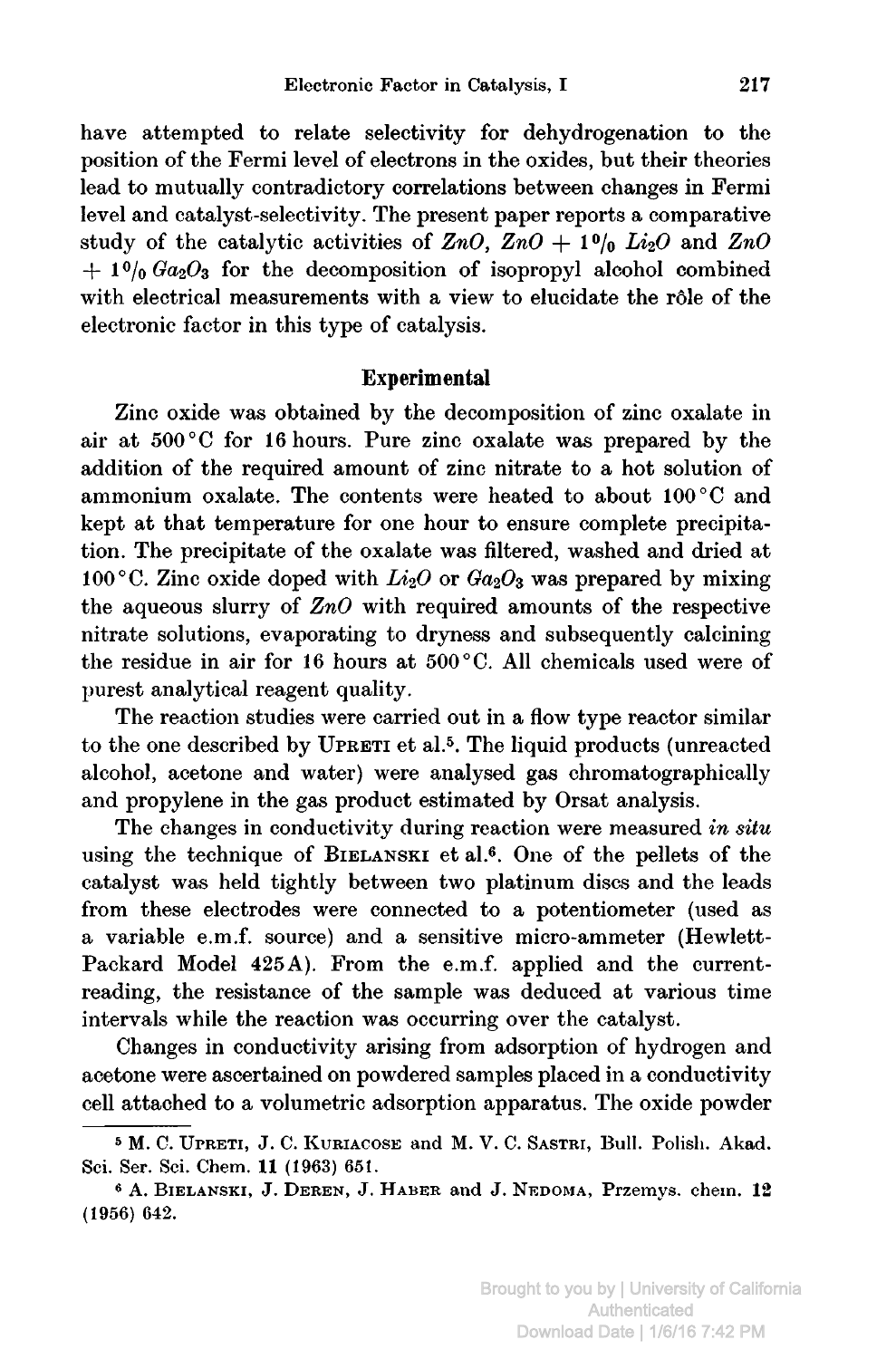was placed in <sup>a</sup> small cup between two platinum foils, the upper foil being kept pressed against the sample with the help of <sup>a</sup> glass disc which was surmounted by <sup>a</sup> container loaded with lead shots.

The thermoelectric potentials of these oxide samples were measured by the method described by DUNLAP<sup>7</sup>. The nature and the relative concentrations of charge-carriers were deduced from the direction and magnitude of the current passing between the hot and cold junctions.

## **Results**

Thermoelectric potential measurements showed that all the three catalysts were  $n$ -type semiconductors and that the concentrations of charge-carriers (electrons) in  $ZnO$  doped with  $Li^+$ ,  $ZnO$  and  $ZnO$ doped with  $Ga^{3+}$  were in the ratio of 2:3:4. In an atmosphere of oxygen the  $n$ -type semiconductivity of zinc oxide decreased, without however showing the charge reversal reported by CIMINO et al.8. The adsorption of hydrogen increased the conductivity of zinc oxide above 100 °C and, in accordance with earlier observations with  $ZnO<sup>9</sup>$ . the conductivity isobar showed <sup>a</sup> maximum around 180°C. The conductivity of zinc oxide decreased when acetone was adsorbed indicating the decrease in the number of current carriers.

All the three catalysts behaved predominantly as dehydrogenation catalysts, the dehydration being less than <sup>10</sup> mole per cent. The dehydrogenation reaction was studied in the temperature range of  $370-445$  °C at various contact times. The plots of activity vs temperature at fixed contact time, are shown in Fig. 1. From the graphs of contact time vs concentration at various temperatures, the initial

| Catalyst                           | Activation energy<br>kcal/mole |
|------------------------------------|--------------------------------|
| Zinc oxide                         | 11.6                           |
| Zinc oxide + $1\%$ $Li_2O$         | 16.8                           |
| Zinc oxide + $1\frac{0}{0}Ga_2O_3$ | 8.7                            |

Table 1. Apparent activation energies for the dehydrogenation of isopropyl alcohol

<sup>7</sup> W. C. Dunlap, "An Introduction to Semiconductors", John Wiloy and Sons, Inc., New York 1960, pp. 189—194.

<sup>8</sup> A. Cimino, F. Molinari and F. Cramarossa, J. Catalysis <sup>2</sup> (1963) 315.

<sup>9</sup> T. S. Nagarjunan, M. V. C. Sastri and J. C. Kuriacose, Proc. Nat. Inst. Sci. India 27 (1961) 496.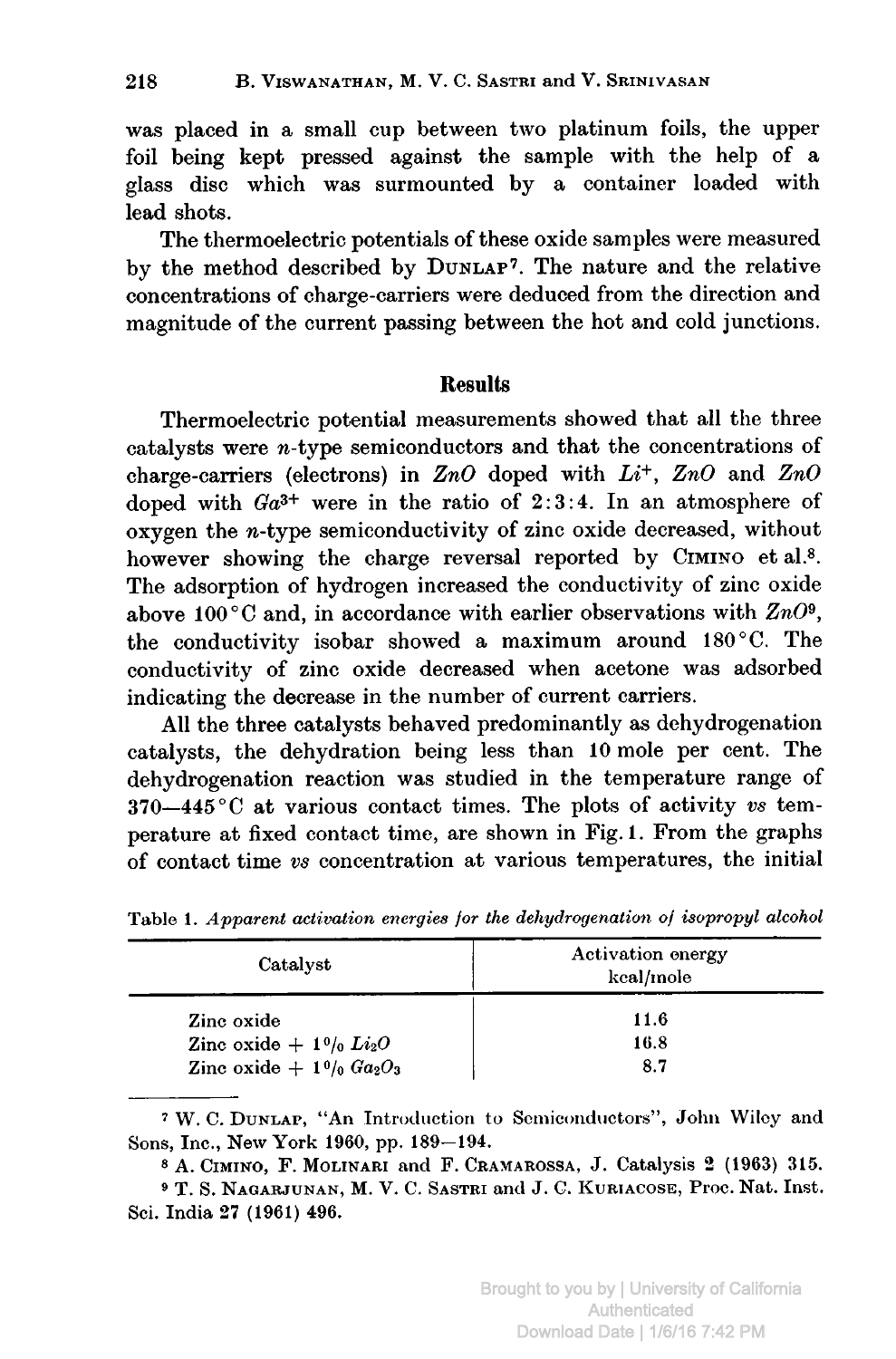

Fig. 1. Variation of dehydrogenation reaction as <sup>a</sup> function of temperature.  $ZnO$  (contact time = 1.9 sec);  $\bigcirc ZnO + 1\%Ga_2O_3$  (c.t. = 1 sec);  $\bigcirc ZnO$  $+ 1<sup>0</sup>/<sub>0</sub> Li<sub>2</sub>O$  (c.t. = 2.25 sec)



Fig. 2. Effect of partial pressure of nitrogen, hydrogen and acetone on the dehydrogenation of isopropyl alcohol on  $ZnO$ . O Nitrogen,  $\Delta$  Acetone,  $\Box$  Hydrogen

rates were deduced and these were used for the calculation of the apparent activation energies given in Table 1.

The individual effects of the reaction products, hydrogen and acetone, on the dehydrogenation of isopropyl alcohol on  $ZnO$  were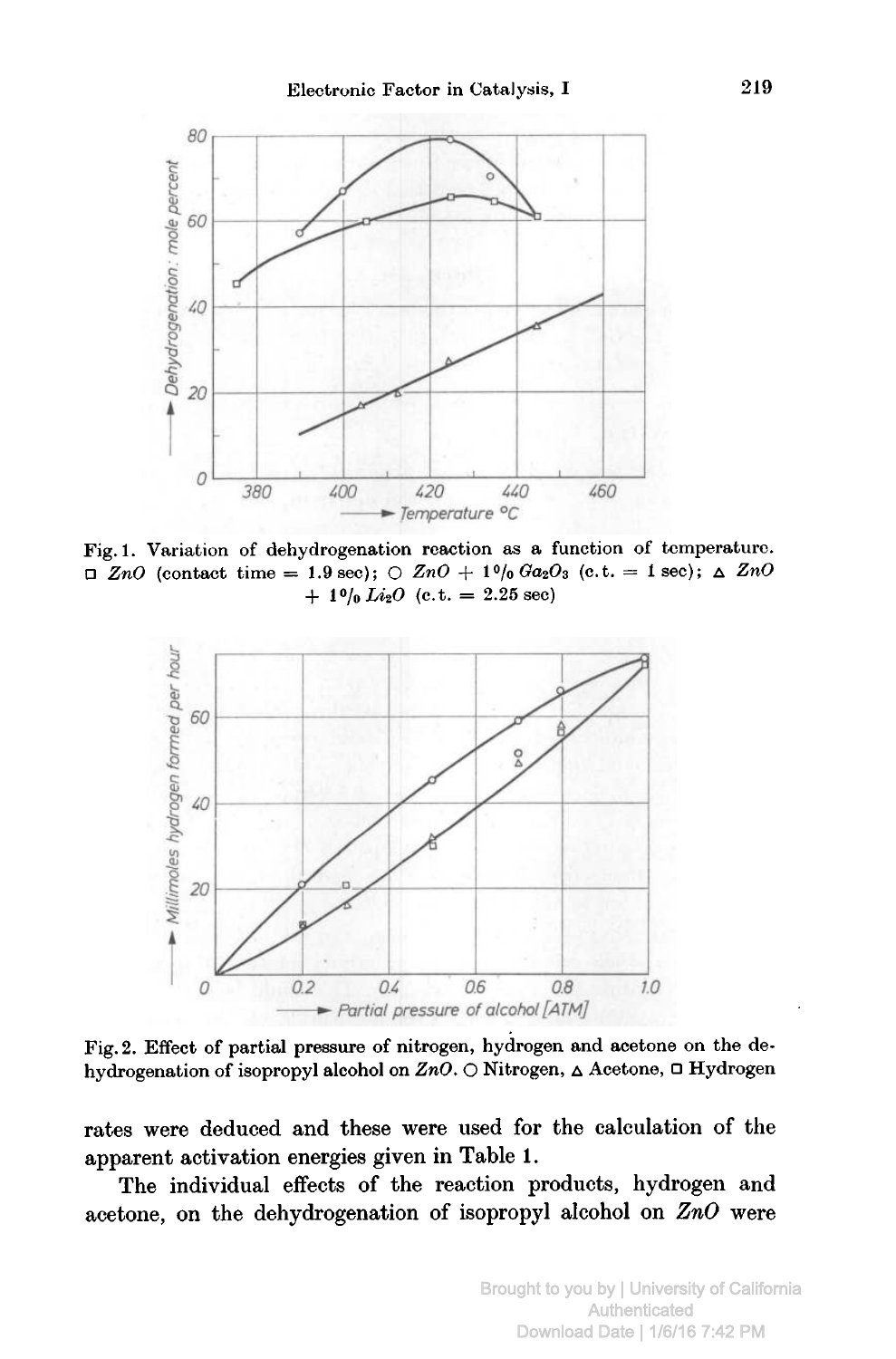studied at <sup>425</sup> °C and at <sup>a</sup> contact time of one second. For comparison, the activity was evaluated under the same conditions, using nitrogen as diluent. It is seen from Fig. <sup>2</sup> that both hydrogen and acetone inhibit the dehydrogenation reaction almost to the same extent.

## Discussion

Two correlations observed in this work between electrical measurements and reaction-kinetics data are particularly noteworthy. These are the linear relationships :

a) between conductivity-change ( $\Delta$  log  $\sigma$ ) during reaction and the reaction yield (Fig. 3), and

b) between the relative charge-carrier concentrations (from Seebeck potential measurements) and the apparent activation energies (Fig. 4).

The observed effects of  $Ga^{3+}$  and  $Li^+$  on the Fermi level of the zinc oxide are thus closely paralleled by their effects on the dehydrogenating activity of the oxide, in accordance with the views of WOLKENSTEIN<sup>4</sup>.

The maxima observed in the temperature-concentration plots (Fig. 1) for  $ZnO$  and  $ZnO$  doped with  $Ga$  reveal that these two catalysts, being predominantly *n*-type semiconductors, promote the backward reaction, thus enabling rapid attainment of equilibrium on the surface. Earlier studies<sup>10</sup> on the hydrogenation of acetone have shown that this reaction is favoured by electron-rich surfaces. The absence of any such maximum in the case of  $Li$ -doped  $ZnO$  might be because it behaves as an electron-deficient surface and does not favour the backward reaction to any appreciable extent.

It is interesting to note that hydrogen and acetone which behave differently in their effect on the conductivity of the sample, have the same retarding effect on the reaction. This could be due to competition by acetone and hydrogen for adsorption on the same pair of sites as are required for the dehydrogenation of the alcohol.

Since the adsorption of alcohol, like that of hydrogen, increases the conductivity of the oxide, it is inferred that the alcohol molecule is attached to the surface through the  $H$ -atom of the  $OH$ -group. The observation that acetone and hydrogen (which affect the conductivity

io C. Daniel and J. C. Kueiacose, Indian J. Chem. <sup>6</sup> (1968) 645.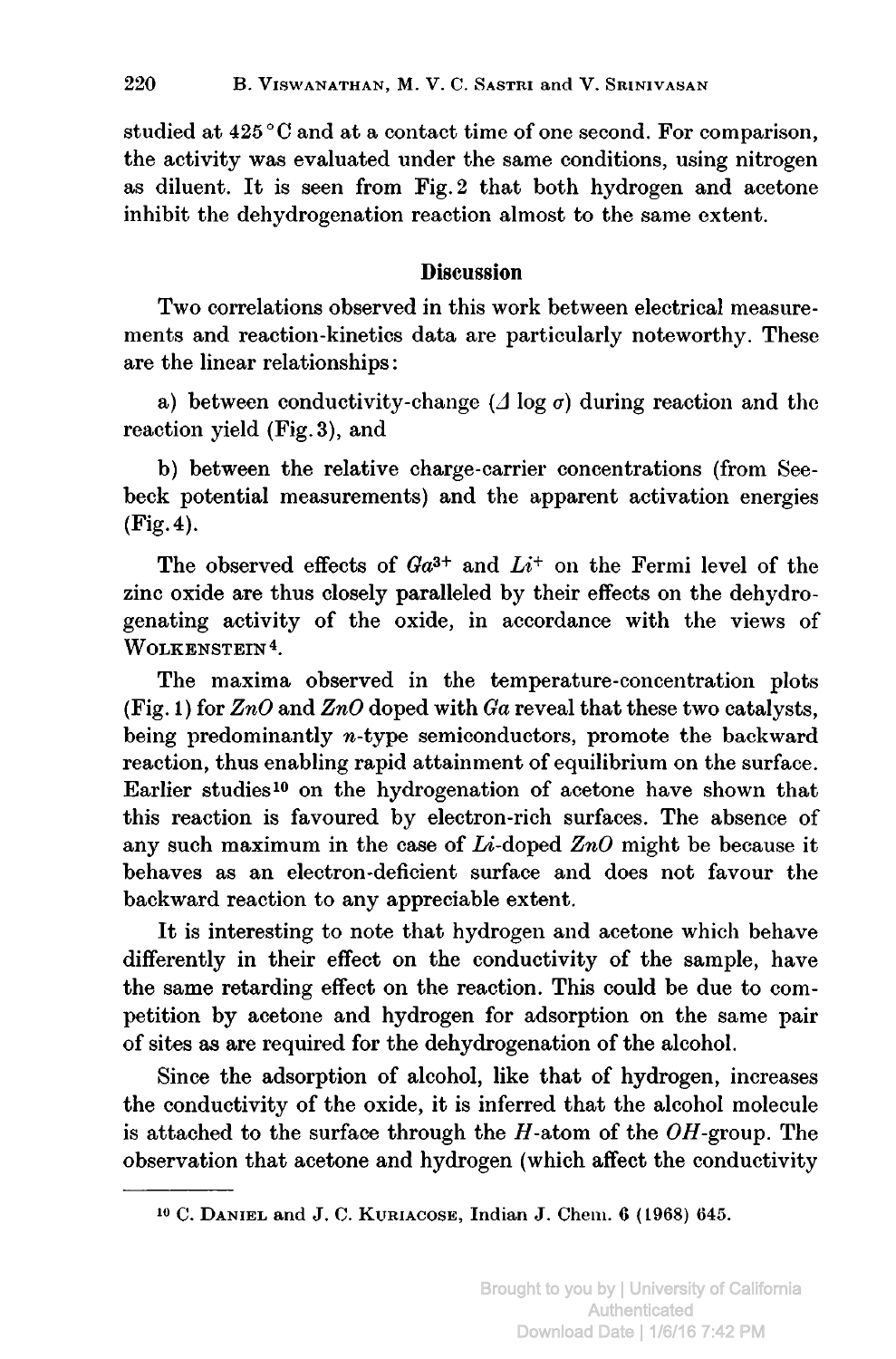

Fig.3. Relationship between conductivity change and reactivity for dehydrogenation



Fig. 4. Variation of activation energy with charge carrier concentration.  $\Delta$  Zinc oxide doped with  $Ga$ ,  $\bigcirc$  Pure  $ZnO$ ;  $\otimes ZnO$  doped with Li

of the oxide oppositely) equally inhibit the dehydrogenation, suggests <sup>a</sup> second point of attachment which, like the adsorption of acetone, is presumably through the oxygen atom.

> Brought to you by | University of California Authenticated Download Date | 1/6/16 7:42 PM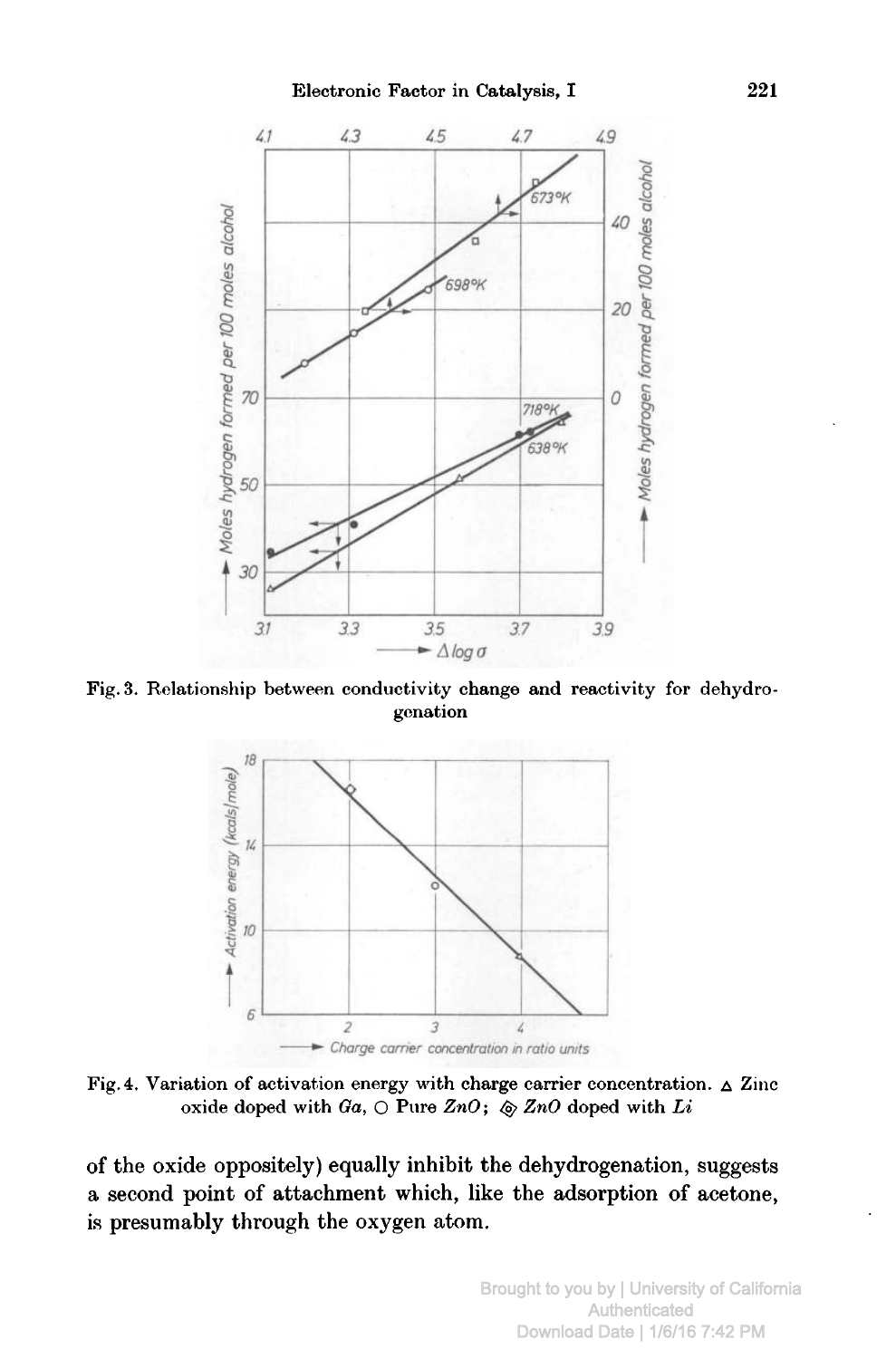To sum up, the overall mechanism of the dehydrogenation of isopropanol on zinc oxide may be represented as follows :

1. Initial adsorption of the alcohol through the hydrogen of the hydroxyl group.



 $C_3H_7OH +$ 

2. The primary adsorption state transforms into <sup>a</sup> two point adsorption involving both hydrogen and oxygen of the hydroxyl group.



3. Acetone and hydrogen are desorbed leaving the surface in its original state.



In the above reaction sequence, the desorption of acetone cannot be the rate determining step, as claimed by HAUFFE, since hydrogen and acetone inhibit the reaction to the same extent. According to Wolkenstein, the initial adsorption of the alcohol (step 1) is the rate determining step in the dehydrogenation reaction. This is also unlikely, since the initial step is an electron-transfer process, analogous to the adsorption of hydrogen, which has been observed to be fast. It is more likely that either step (2), involving the adsorption of